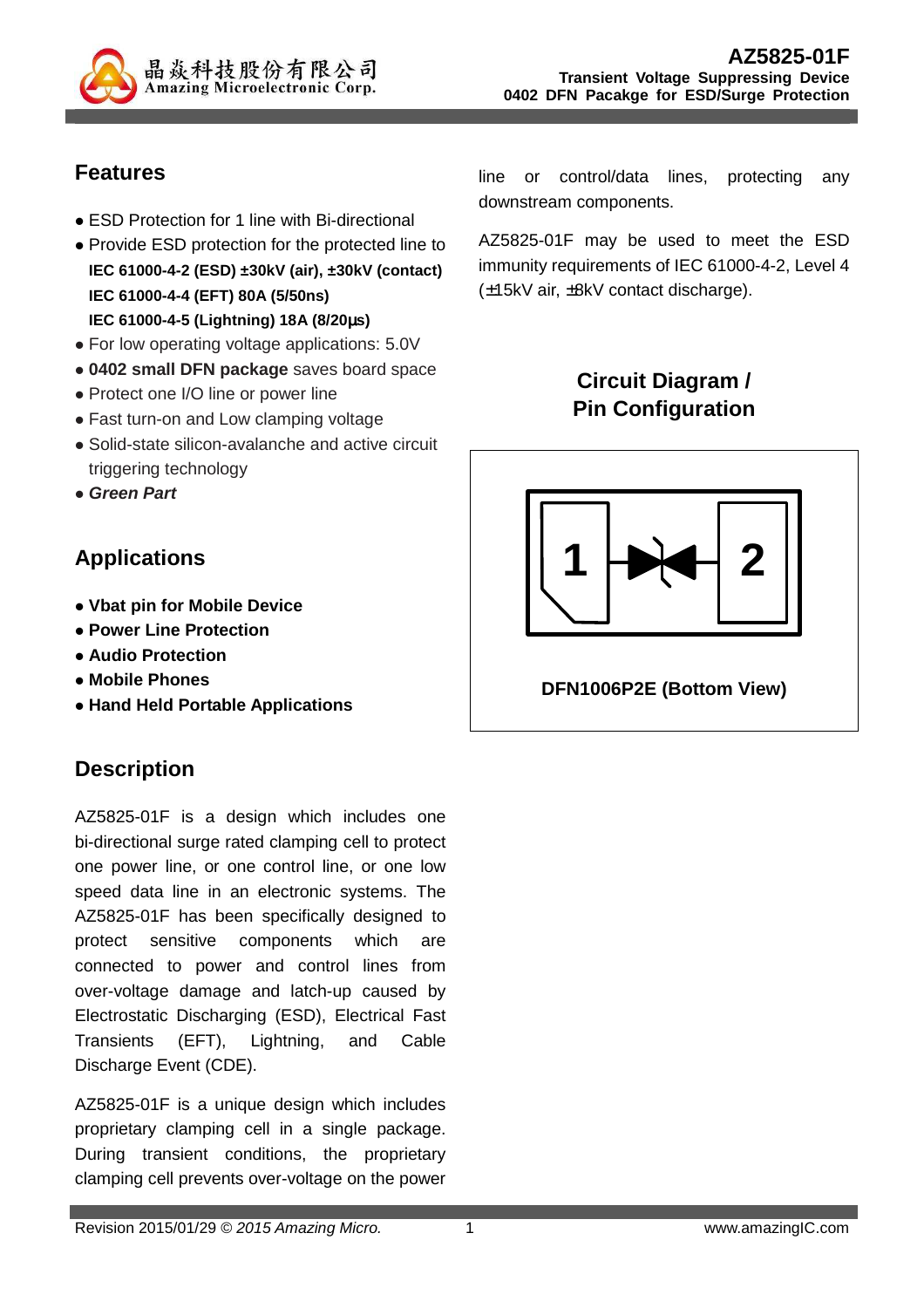

#### **SPECIFICATIONS**

| <b>ABSOLUTE MAXIMUM RATINGS</b>           |                             |                 |                      |  |
|-------------------------------------------|-----------------------------|-----------------|----------------------|--|
| <b>PARAMETER</b>                          | <b>SYMBOL</b>               | <b>RATING</b>   | <b>UNITS</b>         |  |
| Peak Pulse Current (tp=8/20us)            | I <sub>PP</sub>             | 18              | A                    |  |
| Operating Supply Voltage (pin-1 to pin-2) | $V_{DC}$                    | 5.5             |                      |  |
| ESD per IEC 61000-4-2 (Air)               | $V_{ESD}$                   | ±30             | kV                   |  |
| ESD per IEC 61000-4-2 (Contact)           |                             | ±30             |                      |  |
| <b>Lead Soldering Temperature</b>         | $\mathsf{T}_{\mathsf{SOL}}$ | 260 (10 sec.)   | °C                   |  |
| <b>Operating Temperature</b>              | $\mathsf{T}_{\textsf{OP}}$  | $-55$ to $+85$  | $\mathrm{C}$         |  |
| Storage Temperature                       | $\mathsf{T}_{\text{STO}}$   | $-55$ to $+150$ | $\mathrm{C}^{\circ}$ |  |

| <b>ELECTRICAL CHARACTERISTICS</b>                |                          |                                         |             |            |            |              |
|--------------------------------------------------|--------------------------|-----------------------------------------|-------------|------------|------------|--------------|
| <b>PARAMETER</b>                                 | <b>SYMBOL</b>            | <b>CONDITIONS</b>                       | <b>MINI</b> | <b>TYP</b> | <b>MAX</b> | <b>UNITS</b> |
| Reverse Stand-Off                                |                          | $T=25^{\circ}C$ .                       | $-5.0$      |            | 5.0        | $\vee$       |
| Voltage                                          | <b>V<sub>RWM</sub></b>   |                                         |             |            |            |              |
| Reverse Leakage                                  |                          |                                         |             |            | 1          | μA           |
| Current                                          | $I_{\text{Leak}}$        | $V_{RWM} = \pm 5V$ , T=25 °C.           |             |            |            |              |
| Reverse                                          |                          | $I_{\text{RV}}$ = 1 mA, T=25 °C.        | 6.0         |            | 9.0        | V            |
| <b>Breakdown Voltage</b>                         | $V_{BV}$                 |                                         |             |            |            |              |
| <b>Surge Clamping</b><br>Voltage                 | $V_{\text{surface\_CL}}$ | $I_{PP}$ =1A, tp=8/20 $\mu$ s, T=25 °C. |             |            | 6.0        |              |
|                                                  |                          |                                         |             |            |            |              |
|                                                  |                          | $I_{PP}$ =5A, tp=8/20us, T=25 °C.       |             |            | 7.0        | $\vee$       |
|                                                  |                          | $I_{PP}$ =18A, tp=8/20us, T=25 °C.      |             |            | 9.5        |              |
| <b>ESD Clamping</b>                              | $V_{\text{clamp}}$       | IEC 61000-4-2 6kV, Contact mode,        |             | 6.5        |            | $\vee$       |
| Voltage                                          |                          | T=25 $\mathrm{^{\circ}C}$ .             |             |            |            |              |
| <b>ESD Dynamic</b>                               |                          | IEC 61000-4-2 0~+6kV, Contact           |             | 0.06       |            |              |
| $R_{\text{dynamic}}$<br><b>Tum-on Resistance</b> |                          | mode, $T=25$ °C.                        |             |            |            | Ω            |
| Channel Input                                    | $C_{\text{IN}}$          | $V_R = 0V$ , f = 1MHz, T=25 °C.         |             | 30         | 40         | pF           |
| Capacitance                                      |                          |                                         |             |            |            |              |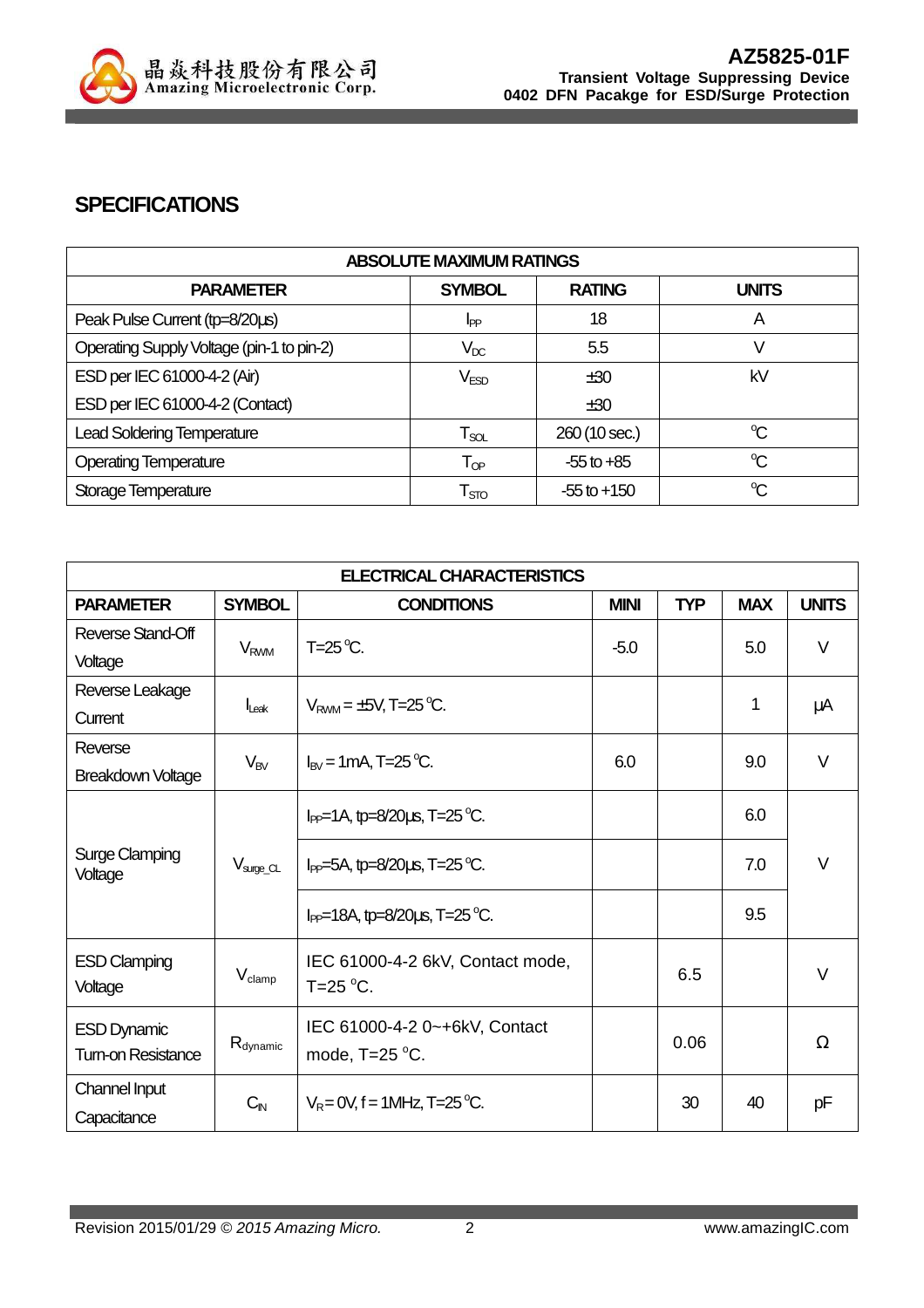

## **Typical Characteristics**





**Pin1 to Pin2**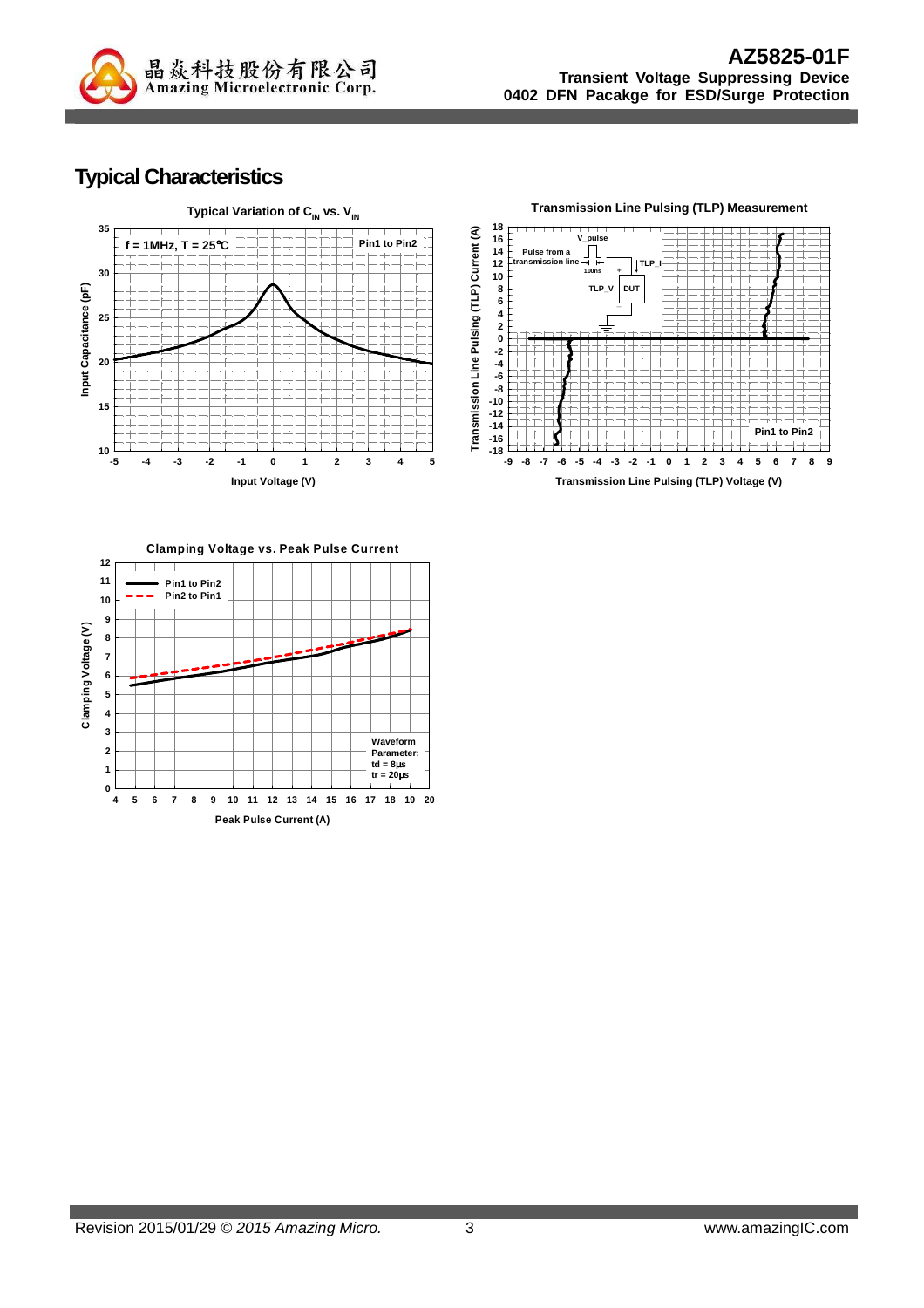

#### **Applications Information**

The AZ5825-01F is designed to protect one line against System ESD/EFT/Lightning pulses by clamping it to an acceptable reference. It provides bi-directional protection.

The usage of the AZ5825-01F is shown in Fig. 1. Protected line, such as data line, control line, or power line, is connected at pin 1. The pin 2 is connected to a ground plane on the board. In order to minimize parasitic inductance in the board traces, all path lengths connected to the pins of AZ5825-01F should be kept as short as possible.

In order to obtain enough suppression of ESD induced transient, good circuit board is critical. Thus, the following guidelines are recommended:

- Minimize the path length between the protected lines and the AZ5825-01F.
- Place the AZ5825-01F near the input terminals or connectors to restrict transient coupling.
- The ESD current return path to ground should be kept as short as possible.
- Use ground planes whenever possible.
- NEVER route critical signals near board edges and near the lines which the ESD transient easily injects to.



**Fig. 1**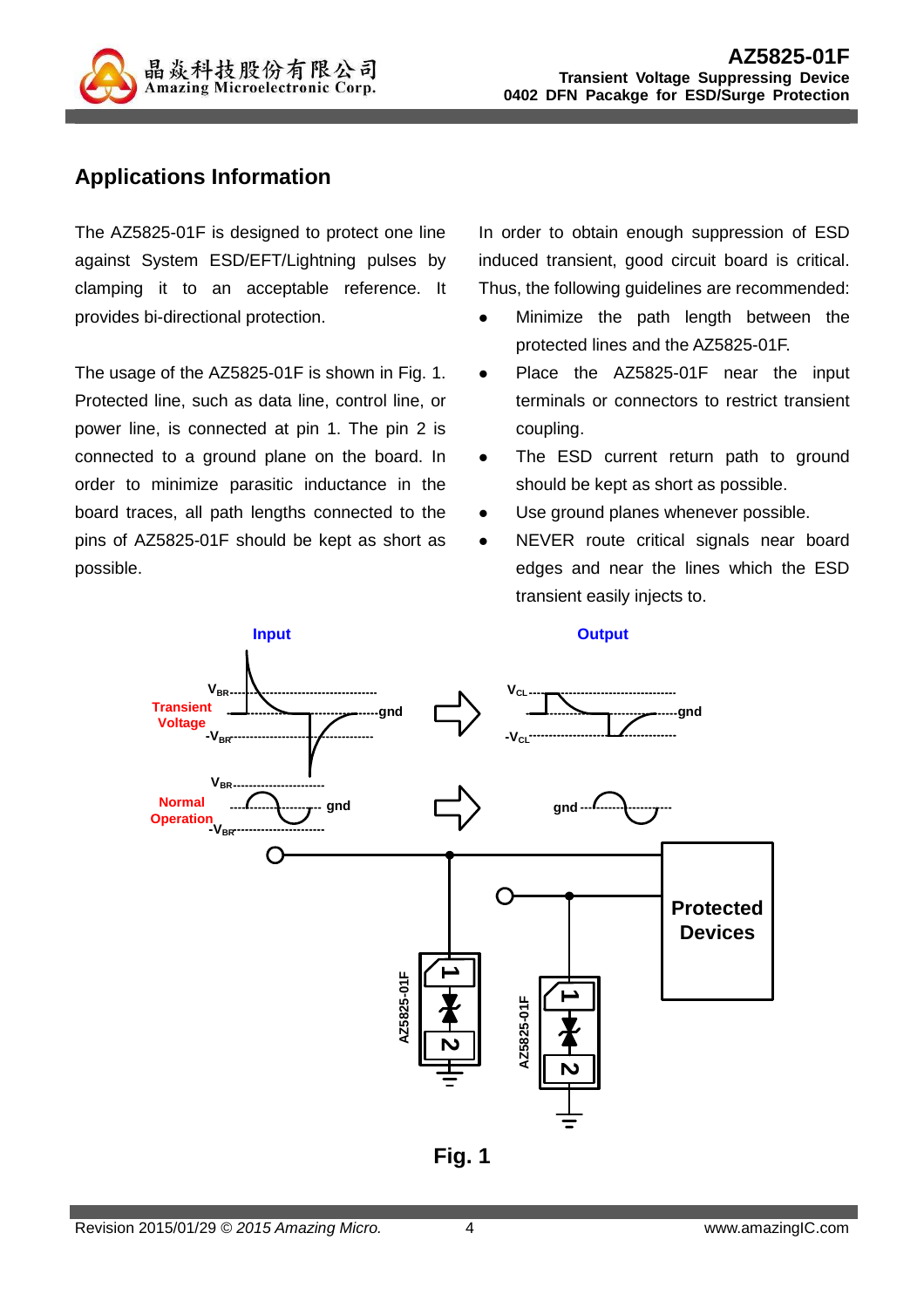

Fig. 2 shows another simplified example of using AZ5825-01F to protect the control line, low speed

data line, and power line from ESD transient stress.



**Fig. 2**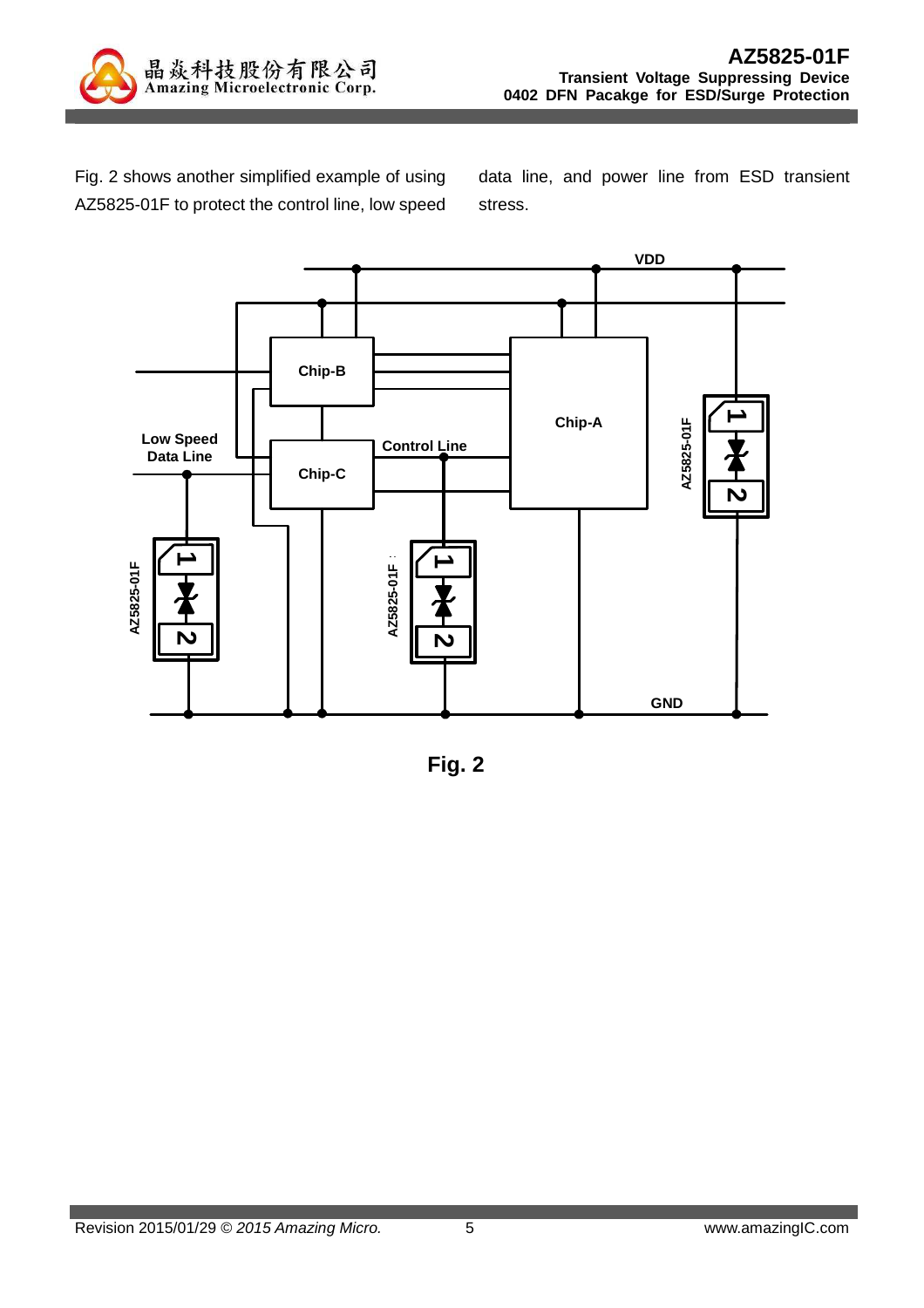

#### **Mechanical Details**





|               |          | <b>Millimeters</b> | <b>Inches</b> |       |  |
|---------------|----------|--------------------|---------------|-------|--|
| <b>Symbol</b> | min      | max                | min           | max   |  |
| A             | 0.95     | 1.05               | 0.037         | 0.041 |  |
| в             | 0.55     | 0.65               | 0.022         | 0.026 |  |
| C             | 0.45     | 0.60               | 0.018         | 0.024 |  |
| D             | 0.45 BSC |                    | 0.018 BSC     |       |  |
| E             | 0.20     | 0.30               | 0.008         | 0.012 |  |
| F             | 0.45     | 0.55               | 0.018         | 0.022 |  |



#### **(Unit: mm)**

This LAND LAYOUT is for reference purposes only. Please consult your manufacturing partners to ensure your company's PCB design guidelines are met.

## **MARKING CODE**



**Top View** 

| <b>Part Number</b>         | <b>Marking Code</b> |
|----------------------------|---------------------|
| AZ5825-01F<br>(Green Part) |                     |

Note : Green means Pb-free, RoHS, and Halogen free compliant.